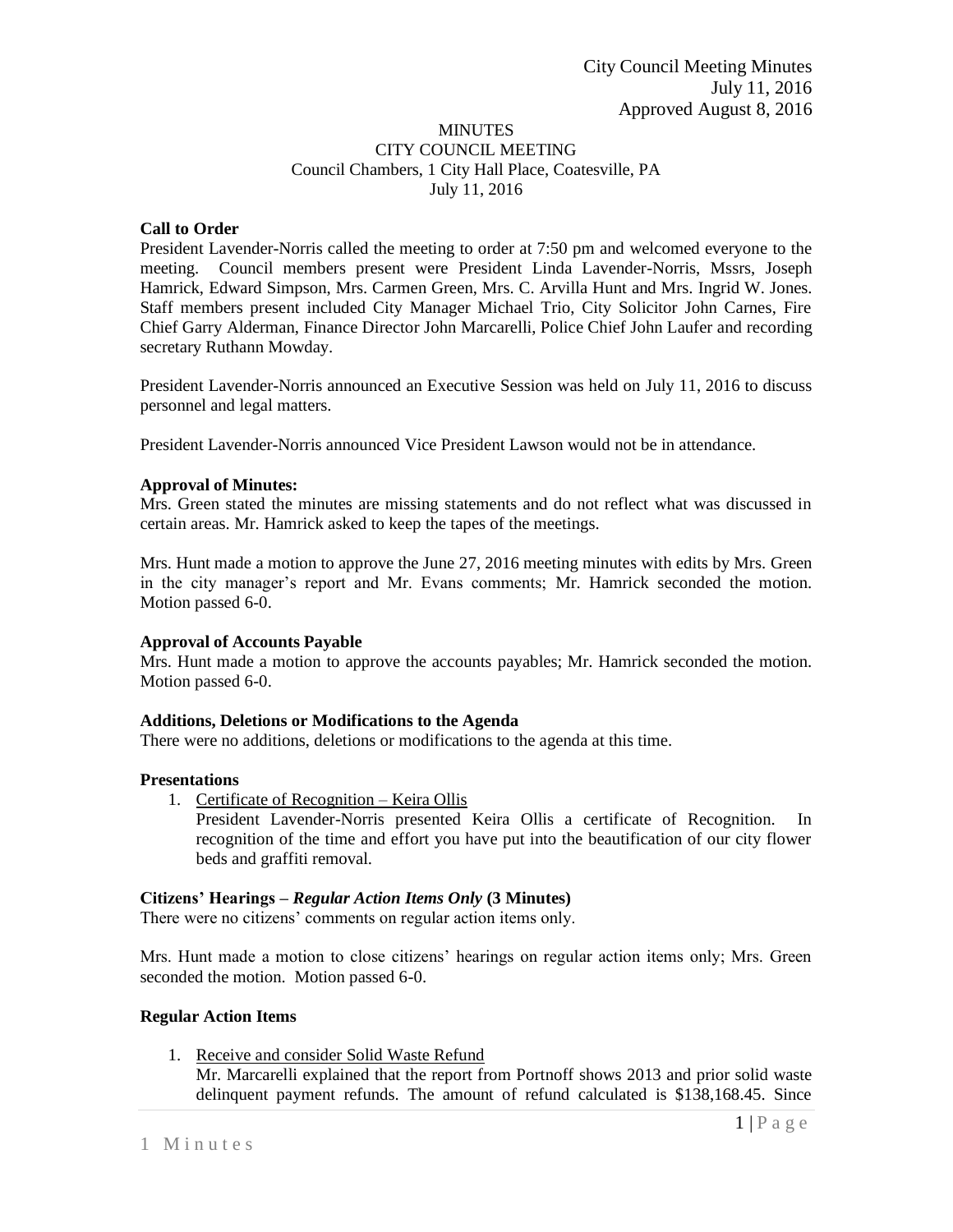Portnoff was advised to cease collections of 2013 and prior, they have continued receiving payments and have been doing one of the following:

- 1. If the payment is only for 2013 and prior it is being returned to the payer
- 2. If the payment includes 2013 and prior plus 2014 and or 2015 payments, Portnoff deposits the payment and refunds directly the 2013 and prior portion to the payer.

In order to have Portnoff issue the refunds directly, they have requested to return the \$138,168.45 previously collected remitted to the city and a fee of \$1650 to cover cost of processing and posted for 400+ refund checks. They advised us of may take a couple of weeks to complete all the refunds. This is the recommended course of action as they are in the best position expedite refunds and provide a complete reporting to us. The finance staff will still need to update records to show on customer solid waste accounts that we maintain.

Mrs. Green made a motion to approve the Solid Waste refund for \$136,168.45 fees collected by Portnoff for 2013 and prior years and \$1,650 Portnoff fees; Mrs. Jones seconded the motion. Motion passed 5-1. Mr. Simpson was the dissenting vote.

2. Receive and consider opening investment account for deposit of proceeds of \$3.9 mil bank loan

Mr. Marcarelli announced the city received three proposals for an investment account for deposit of the bank loan proceeds of the \$3,911,000 issue that is scheduled for closing July 14, 2016. The city will need an account open for the temporary investment of these loan proceeds. The account needs to be liquid to allow for the city to draw upon these funds as the construction project processes over the course of the project years 2016 2017. The proposals were received from 1.BB&T; 2. Coatesville Savings Bank; and 3. Pennsylvania Local Government Investment Trust (PLGIT). Mr. Marcarelli explained that the Pennsylvania Local Government Investment Trust provided the best proposal.

Mrs. Hunt made a motion to open an investment account with PLGIT for deposit of the proceeds of \$3.9 million bank loan; Mrs. Jones seconded the motion. Motion passed 6-0.

3. Receive and consider an Ordinance amending the Code of the City of Coatesville, Chapter 224, entitled "Zoning," as amended, by amending the City of Coatesville zoning map to rezone Chester County Tax Parcel No's. 16-3-3, 16-3-4, and 16-3-5 from C-3 Highway Commercial District to L-1 Light Industry District; amending Section 224-19 entitled "Light Industry (1-1) District," to add a new subsection D(3) to permit an increase in lot coverage by conditional use; and amending section 224-19 to add a new subsection G to permit reduction in off street parking required by conditional

Mr. Michael Gill attended the meeting representing the owners of ACR machine. Mr. Gill explained the company manufactures parts for use in aircraft's and the company' need for expansion. They are requesting to remove the existing C-3 which is not conforming and add L-1 light industry District. Council asked if the adjoining parcel owners are aware of this request. Mr. Gill stated the company was awaiting the approval from the city before discussing with the adjoining parcel owners. Mr. Dale stated the expansion will translate to more jobs.

Mrs. Hunt made a motion to approve first reading an Ordinance amending the Code of the City of Coatesville, Chapter 224, entitled "Zoning" as amended, by amending the City of Coatesville zoning map to rezone Chester County Tax Parcel No's 16-3-3, 16-3-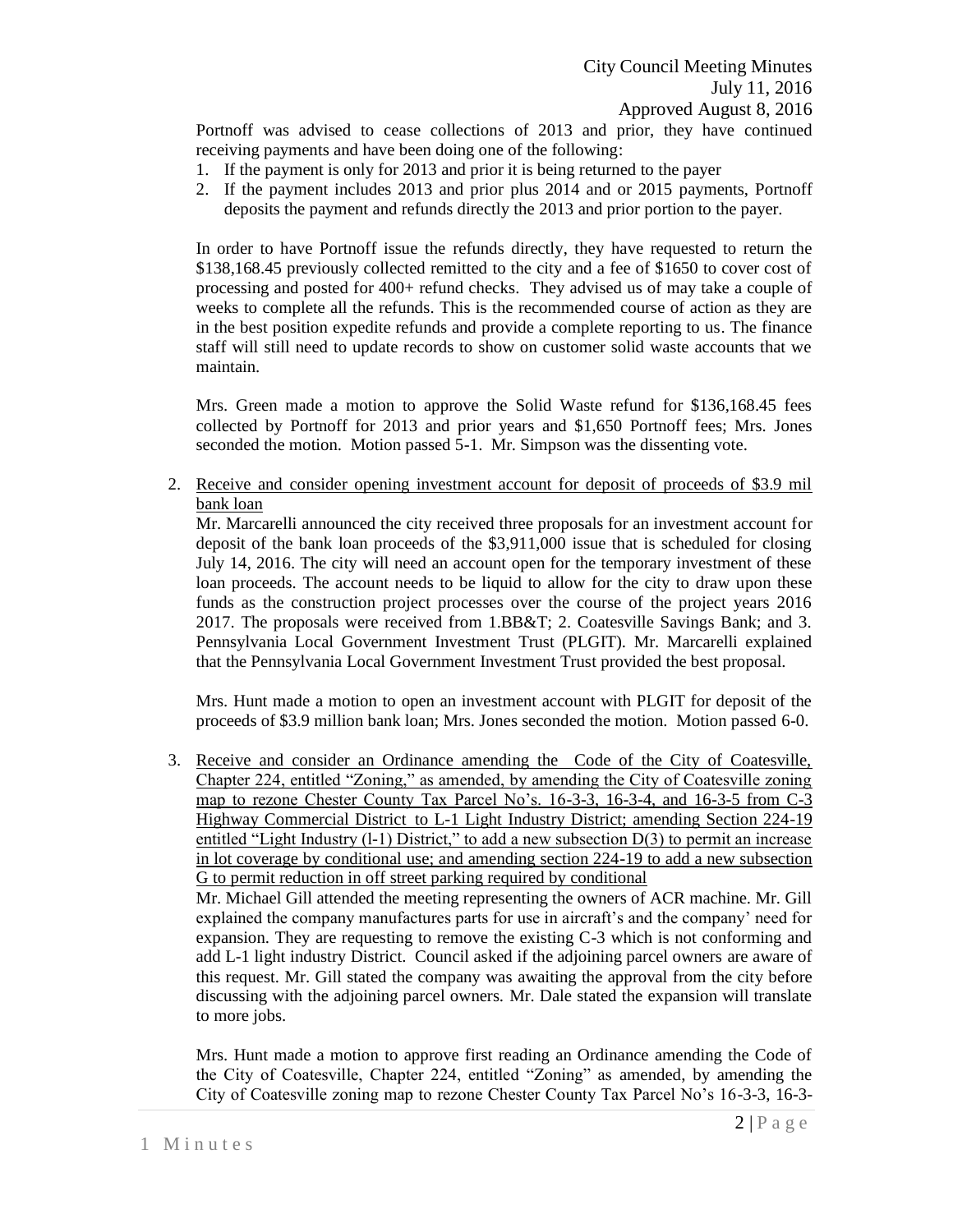4, and 16-3-5 from C-3 Highway Commercial District to L-1 Light Industry District; amending Section 224-19 entitled "Light Industry (l-1) District," to add a new subsection D(3) to permit an increase in lot coverage by conditional use; and amending section 224- 19 to add a new subsection G to permit reduction in off street parking required by conditional; Mrs. Green seconded the motion. Motion passed 6-0.

### **Discussion Item**

1. Discuss Fireworks – per City Code

President Lavender-Norris asked for the item to be placed on the agenda after the fireworks over the Fourth of July weekend. The code specifies what is not allowed in the city by detail including sparklers. The code should allow the sparklers. Mrs. Green stated that in 2002 due to fires, sparklers were banned. Council agreed to revisit the code to exclude sparklers.

# **Solicitors Report**

Mr. Carnes announced:

- 1. Worked with General Counsel and the finance director in preparation for the settlement BB&T on the city loan.
- 2. Attended planning commission reviewed ACR's machines proposed ordinance converting three lots from the C-3 zoning district into the light industry L-I district in establishing conditional use procedures to address increases in lot coverage, reduction in off street parking and other items. This has been presented by ACR machine, the owner of 1000 East Chestnut St. which needs to expand its business in the affected map change in zoning amendment area.
- 3. Worked with DEPG regarding his project on Lincoln Highway in the city.
- 4. Worked on various matters involving litigation and assisted the city in its interpretation of codes, rules and regulations.

# **City Manager's Report**

Mr. Trio announced;

- 1. A formal report will be provided the second meeting of the month.
- 2. The splash pad has been activated and the reopening ceremony will be held on Thursday, July 14 at 3 PM on the Riverwalk.

Mrs. Green explained that there should be something communicated at every meeting. Council should decide on whether or not there is report not the city manager. We want to see a city manager report every meeting in the packet. Council would like to be kept up to speed.

Council asked for information on the Grand Prix which will be held on September 24, 2016. They have not been provided with information to distribute to the public. Mr. Trio gave a brief overview of the Grand Prix and stated he would provide information to council.

### **Citizens' Hearings –** *Non-Agenda Items Only* **(3 Minutes)**

### Darrell Williams - 342 Walnut Street

Mr. Williams inquired about the accumulation of trash for pickup after holidays. Mr. Williams voiced his concerns regarding tree branches hanging on the electrical line and transformers in the alleyway behind his home. .

David Terry – 1072 Merchant Street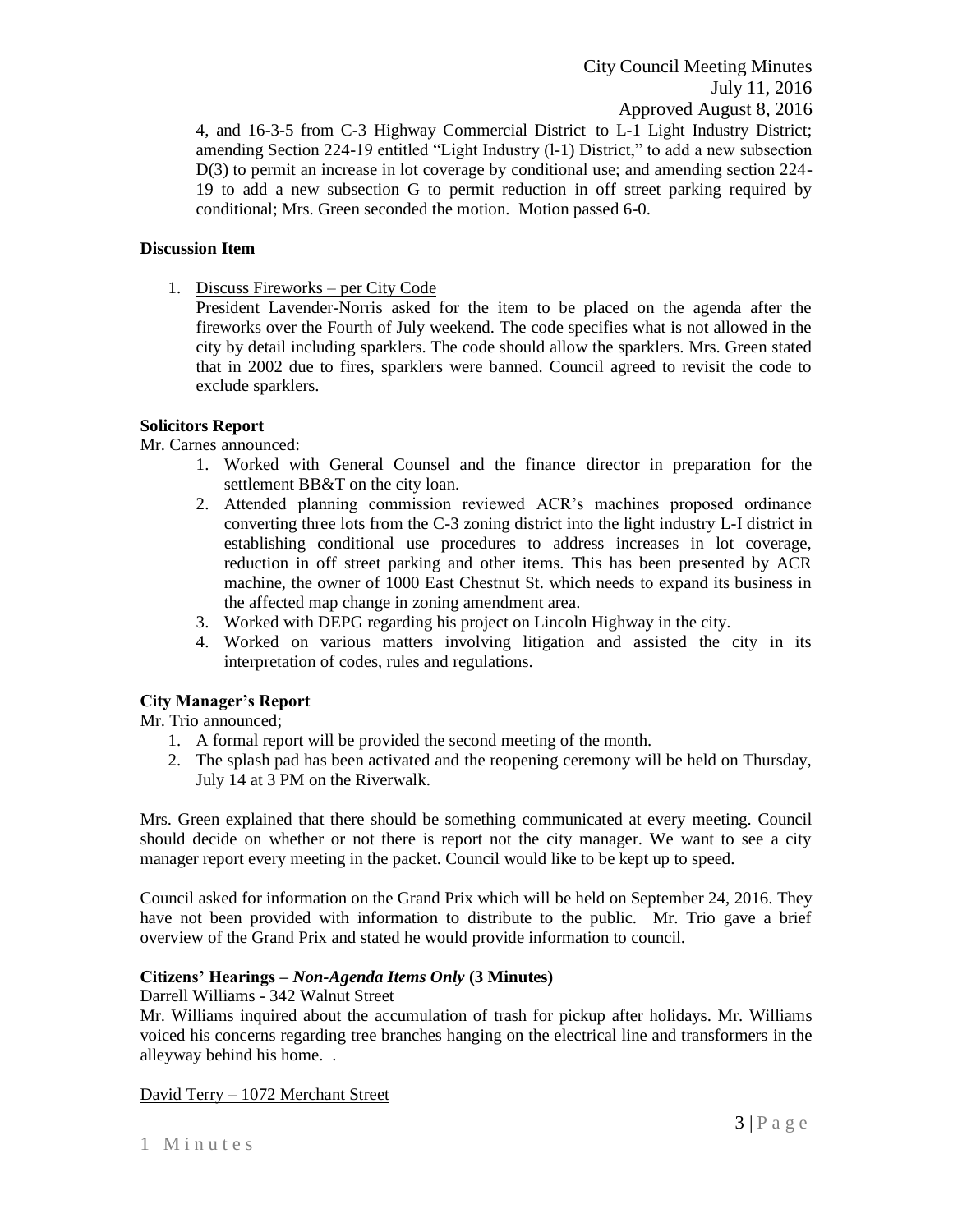Mr. Terry asked for permission to do a "Night on the River" campout for kids on August 13, 2016 or August 20, 2016 at the Riverwalk.

#### Elgin Bailey – 572 Elm Street

Mr. Bailey inquired about a contingency plan for if and when something were to happen. Chief Laufer explained their all types of contingency plans in the City of Coatesville.

#### Donald Jackson

Mr. Jackson asked if there was a standard SOP in place if a situation happens in the City and will the public be notified. Mr. Jackson suggested having events for the use in the city such as conducting a spelling bee, other type of educational activities before the school year starts.

#### Paul Evans

Mr. Evans talked about the revitalization of the city, importance of public relations, city's own employees (excessive police force), previous codes higher fees, employee outside rules of conduct.

#### Ron Suber

Mr. Suber stated he is here to talk about the officers especially Officer Thompson. The city needs to do background on the officers. Mr. Suber suggested a protest. Mr. Suber inquired about the pools not being opened and suggested the City apply for grants.

#### Arden Hunt

Mrs. Hunt did not meet the requirements to speak.

#### Doris Clark

Mrs. Clark voiced her concerns with officers. She feels as if she is being harassed. Mrs. Clark inquired about opening a boys and girls club in the city

Mrs. Green made a motion to close citizens' hearings on non-agenda items only; Mr. Simpson seconded the motion 6-0.

### **Special Events**

There were no special events at this time.

### **Council Comments**

Mr. Hamrick thanked everyone for attending the meeting and speaking about their concerns. We are making progress.

Mrs. Green thanked everyone for attending the meeting. It has been a trying two weeks with everything going in the communities across the United States. It can't help but affect our own community. Especially with so many issues going on. People feel victimized by the Police. Emotions are running high. People don't understand, I understand when you come to the podium, I have a son. Being black and being male encountering police, know what it feels like to be victimized. Some people are tense and some don't understand, worrying how a traffic stop comes out as if it going to be safe or am I going to have a problem. Hope in a diverse community, we can work together and come together. The Chief has an open door policy and will work with you to give you answers and direction. You must go thru the process. In the midst of high emotion, we can find a level or middle ground to come together and begin to see what we can do to make